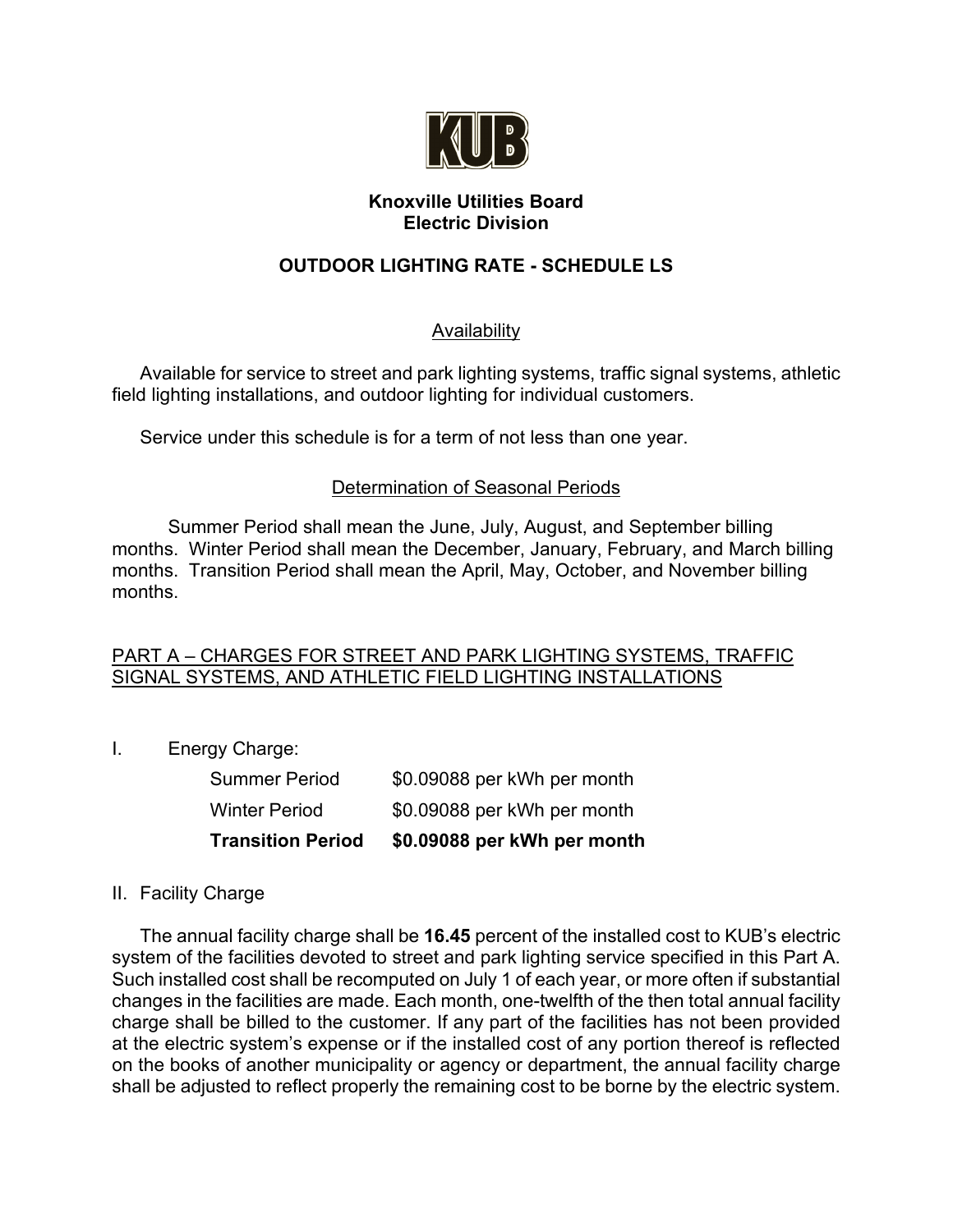Traffic signal systems and athletic field lighting installations shall be provided, owned, and maintained by and at the expense of the customer, except as KUB may agree otherwise in accordance with the provisions of the paragraph next following in this Section II. The facilities necessary to provide service to such systems and installations shall be provided by and at the expense of KUB's electric system, and the annual facility charge provided for first above in this Section II shall apply to the installed cost of such facilities.

When so authorized by policy duly adopted by the Board, traffic signal systems and athletic field lighting installations may be provided, owned, and maintained by KUB's electric system for the customer's benefit. In such cases KUB may require reimbursement from the customer for a portion of the initial installed cost of any such system or installation and shall require payment by the customer of a facility charge sufficient to cover all of KUB's costs (except reimbursed costs), including appropriate overheads, of providing, owning, and maintaining such system or installation; provided that, for athletic field lighting installations, such facility charge shall be **15.26** percent per year of such costs. Said facility charge shall be in addition to the annual facility charge on the facilities necessary to provide service to such system or installation as provided for in the preceding paragraph. Replacement of lamps and related glassware for traffic signal systems and athletic field lighting installations provided under this paragraph shall be paid for under the provisions of paragraph A in section IV.

III. Customer Charge – Traffic Signal Systems and Athletic Field Lighting Installations.

KUB shall apply a uniform **monthly customer charge of \$2.50** for service to each traffic signal system or athletic field lighting installation.

IV. Replacement of Lamps and Related Glassware – Street and Park Lighting

Customer shall be billed and shall pay for replacements as provided in paragraph A below, which shall be applied to all service for street and park lighting.

- A. KUB shall bill the customer monthly for such replacements during each month at KUB's cost of materials, including appropriate storeroom expense.
- B. KUB shall bill the customer monthly for one-twelfth of the amount by which KUB's cost of materials, including appropriate storeroom expenses, exceeds the products of 3 mills multiplied by the number of kilowatt-hours used for street and park lighting during the fiscal year immediately preceding the fiscal year in which such month occurs.

#### **Metering**

For any billing month or part of such month in which the energy is not metered or for which a meter reading is found to be in error or a meter is found to have failed, the energy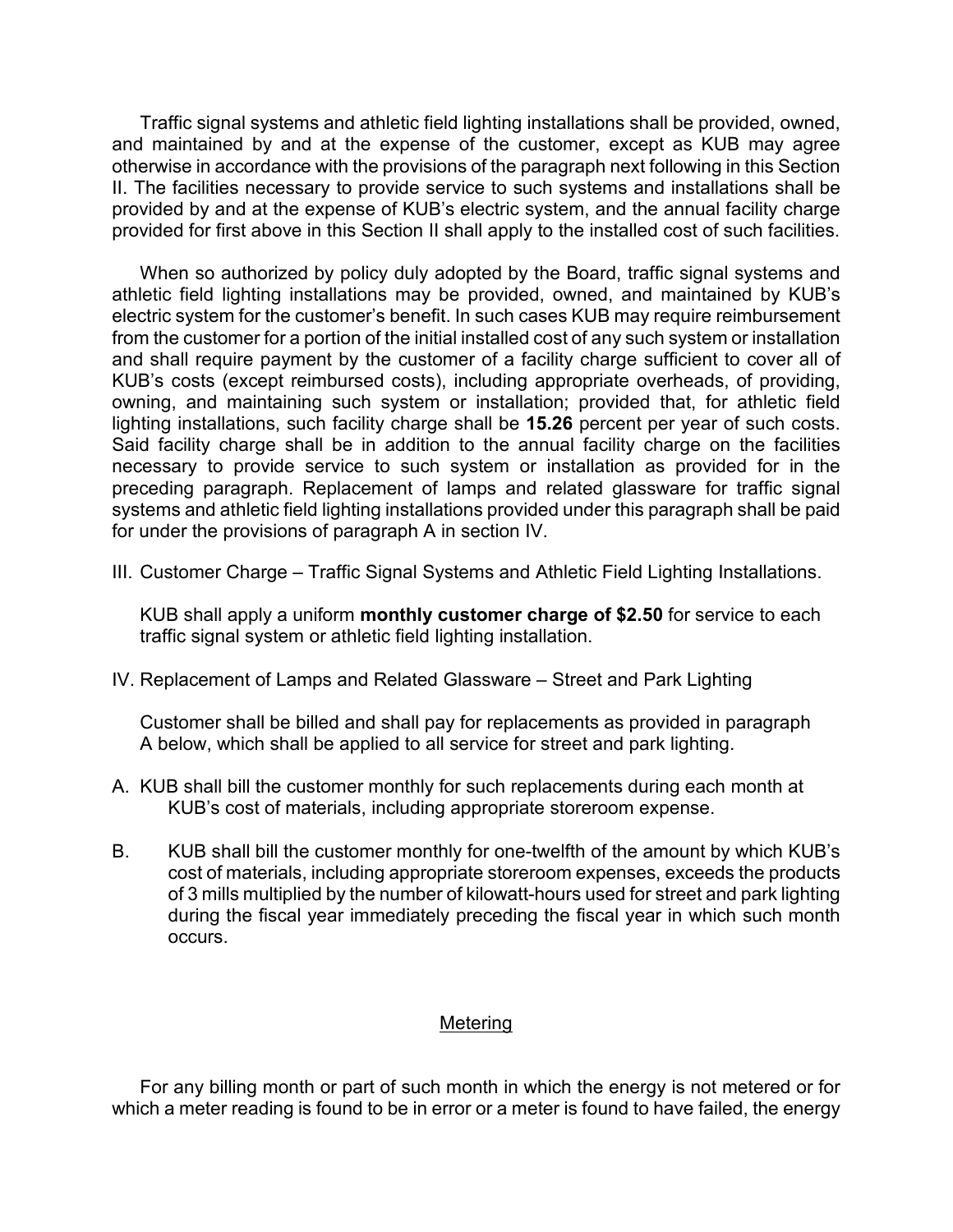for billing purposes for that billing month or part of such month shall be computed from the rated capacity of the lamps (including ballast) plus 5 percent of such capacity to reflect secondary circuit losses, multiplied by the number of hours of use.

# Revenue and Cost Review

KUB's costs of providing service under Part A of this rate schedule are subject to review at any time to determine if KUB's revenues from the charges being applied are sufficient to cover its costs. (Such costs, including applicable overheads, include, but are not limited to, those incurred in the operation and maintenance of the systems provided and those resulting from depreciation and payments for taxes, tax equivalents and interest). If any such review discloses that revenues are either less or more than sufficient to cover said costs, the Board shall revise the above facility charges so that revenues will be sufficient to cover said costs.

|                                            |           | <b>Charges Per Fixture Per Month</b> |        |          |                   |
|--------------------------------------------|-----------|--------------------------------------|--------|----------|-------------------|
|                                            |           | Lamp Size                            | Rated  | Facility | <b>Total Lamp</b> |
| (a) Type of Fixture<br>(Watts)<br>(Lumens) |           | kWh                                  | Charge | Charge   |                   |
| Mercury Vapor or 175                       |           | 7,650                                | 70     | \$5.14   | \$11.50           |
| Incandescent*                              | 400       | 19,100                               | 155    | 7.18     | 21.27             |
|                                            | $1,000**$ | 47,500                               | 378    | 11.49    | 45.84             |
| <b>High Pressure</b>                       | 100       | 8,550                                | 42     | \$5.14   | \$8.96            |
| Sodium                                     | 250       | 23,000                               | 105    | 6.10     | 15.64             |
|                                            | 400       | 45,000                               | 165    | 7.18     | 22.18             |
|                                            | $1,000**$ | 126,000                              | 385    | 11.49    | 46.48             |
| Decorative                                 | 100       | 8,550                                | 42     | \$5.86   | \$9.68            |

#### PART B—CHARGES FOR OUTDOOR LIGHTING FOR INDIVIDUAL CUSTOMERS

\* Mercury Vapor and Incandescent fixtures not offered for new service.

\*\* 1,000 watt fixtures not offered for new service.

# **Light-Emitting Diode (LED) options provided through Schedule LED**

(b) Energy Charge: For each lamp size under (a) above,

|                      | Transition Period \$0.09088 per kWh per month |
|----------------------|-----------------------------------------------|
| <b>Winter Period</b> | \$0.09088 per kWh per month                   |
| <b>Summer Period</b> | \$0.09088 per kWh per month                   |